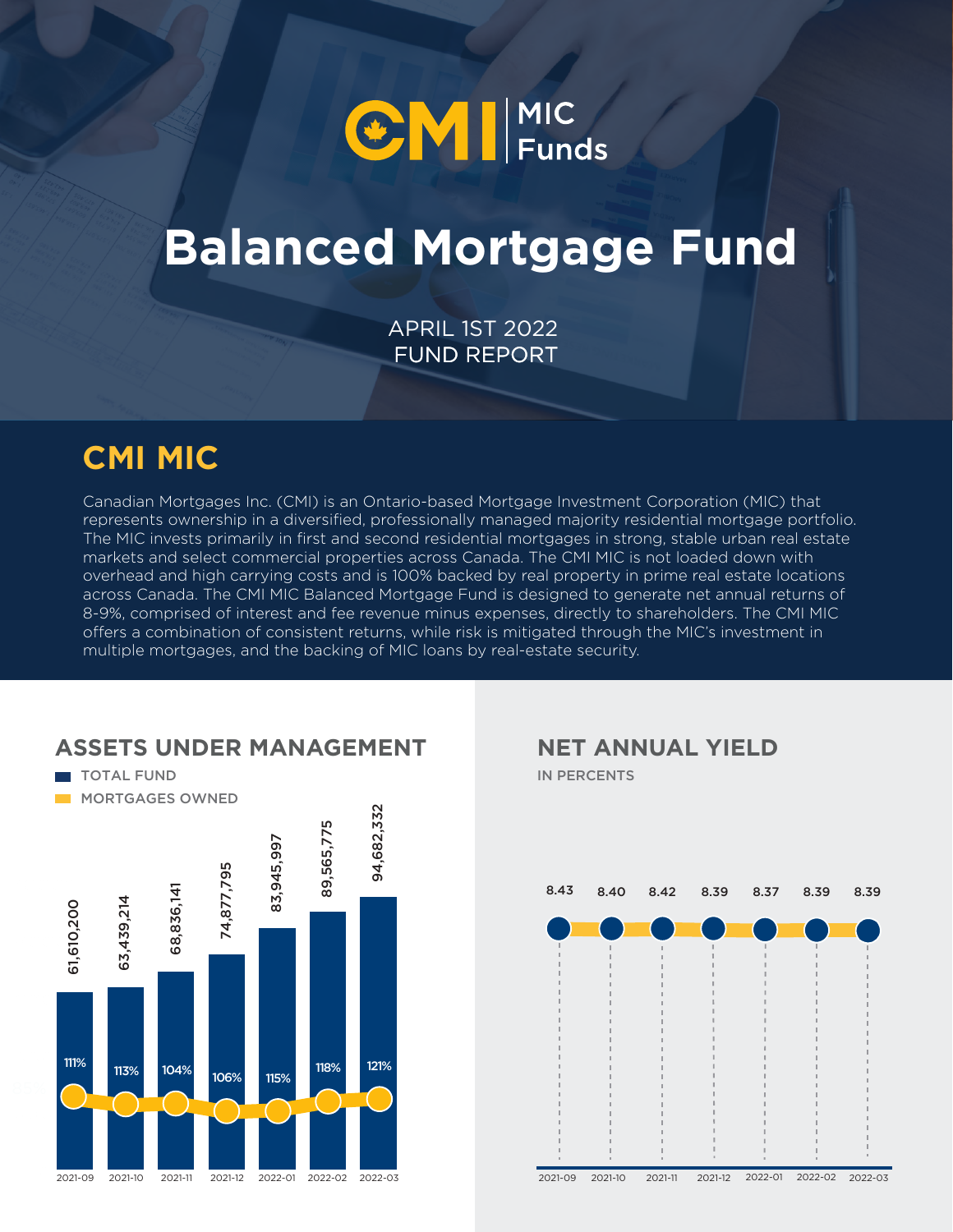### **How Do We Invest?**

The CMI MIC is a Class "A" pure-play investment vehicle focused solely on high quality mortgage investments. Investors' capital is incorporated in a pool of mortgages that is then provided to end-borrowers. Some of the advantages of a MIC include:

 $\sqrt{\phantom{a}}$  Investment in the CMI MIC Balanced Mortgage Fund can be made in either cash or registered funds via a qualified trustee.

 $\sqrt{ }$  Tends to have higher yields than other yield based investments on a risk-adjusted basis (please refer to 'Risk Factors' in the Offering Memorandum).

Funds deposited in the CMI MIC Balanced Mortgage Fund are exchanged for shares proportionate to the investor's capital investment (\$1 preferred share for every \$1 invested in the MIC).

 $\blacktriangledown$  Each preferred share entitles the investor to a share of mortgage income earned by the MIC. Shares are RRSP, TFSA, RESP, RRIF and LIRA eligible.

Targeted average annual rate of return between 8% and 9%, paid monthly.

 $\blacktriangledown$  Shares may be redeemed without penalty after 12 months with 30 days notice in advance of the quarterly redemption period.

 $\blacklozenge$  Shares in the CMI MIC are offered via registered securities dealers and issued contingent upon the investor qualifying.

#### **MORTGAGE INFORMATION - LAST 6 MONTHS**

|                         | 2021-10    | 2021-11    | 2021-12    |            | 2022-01   2022-02   2022-03 |            |
|-------------------------|------------|------------|------------|------------|-----------------------------|------------|
| # Mortgages             | 233        | 211        | 216        | 244        | 264                         | 291        |
| W.Avg Interest Rate     | 7.88%      | 7.68%      | 7.50%      | 7.45%      | 7.45%                       | 7.45%      |
| Avg Loan Size           | 308,814    | 326,238    | 346.656    | 344.041    | 338,392                     | 325,369    |
| Mortgages Owned (\$)    | 71.953.640 | 68.836.141 | 74.877.795 | 83.945.997 | 89,565,775                  | 94,682,332 |
| <b>Invested Capital</b> | 63.439.214 | 66.202.754 | 70,532,534 | 72.804.520 | 75,423,368                  | 78,307,866 |

W.Avg = Weighted Average Gross Interest Rate

#### **INVESTORS AND DIVIDENDS**

|                    |         |         | 2021-10 2021-11 2021-12 2022-01 2022-02 2022-03 |         |         |         |
|--------------------|---------|---------|-------------------------------------------------|---------|---------|---------|
| # Investors        | 603     | 622     | 651                                             | 693     | 727     | 751     |
| \$ Total dividends | 566.596 | 581.351 | 606.428                                         | 662.948 | 687.981 | 713.520 |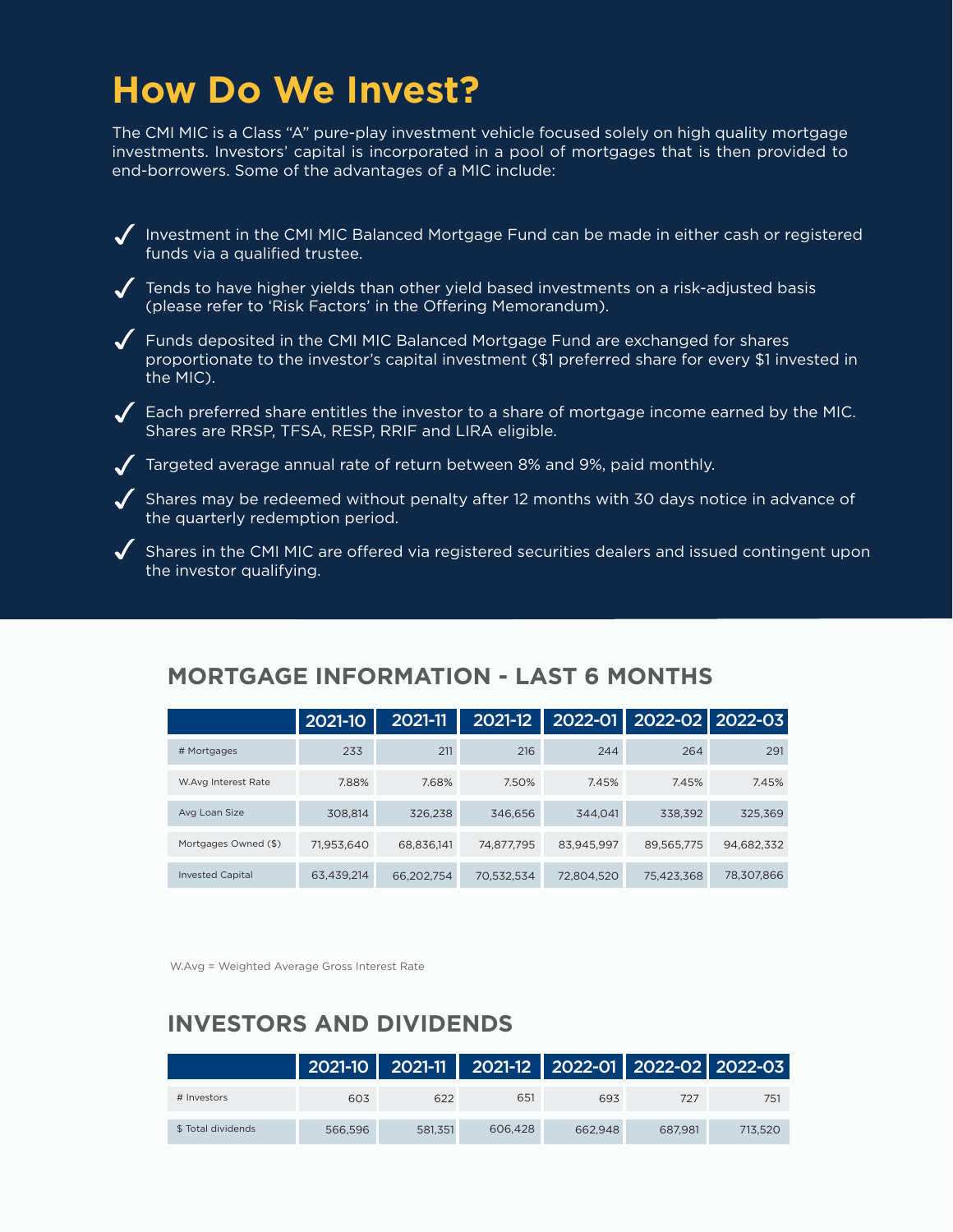#### **WEIGHTED AVERAGE LOAN-TO-VALUE**

(IN PERCENTS)



#### **MORTGAGE ALLOCATION PER BUILDING TYPE**



#### **MORTGAGE ALLOCATION PER SECURITY POSITION** 2022-03



## **Risk Mitigation**

CMI's diversified mortgage portfolio is based on a diligent assessment of risk and underwriting guidelines, allowing investors to enjoy consistent long-term growth while actively seeking to minimize risk exposure. CMI mitigates risk through a combination of the following practices:

- Concentrating on stable, high-growth and recession resistant residential market across Canada.
- Maintaining a diversified pool of mortgages with no single loan exceeding more than 10% of the book value.
- Targeting moderate-risk mortgages while striving for a weighted-average portfolio loan-to-value of 75%.
- Strict mortgage origination guidelines backed by expert underwriters that assess each property's liquidity, equity growth projections and the ability of the applicant to service the debt.
- Confirming residential property value through professional appraisers and experienced local realtors.
- MIC maintains an appropriate amount of cash so that existing investors can make redemptions of their principal amount in any given year.
	- \* The corporation will maintain a pool of diversified mortgages with no single loan exceeding more than 10% once the corporation's present value of mortgages exceeds 5 million dollars.